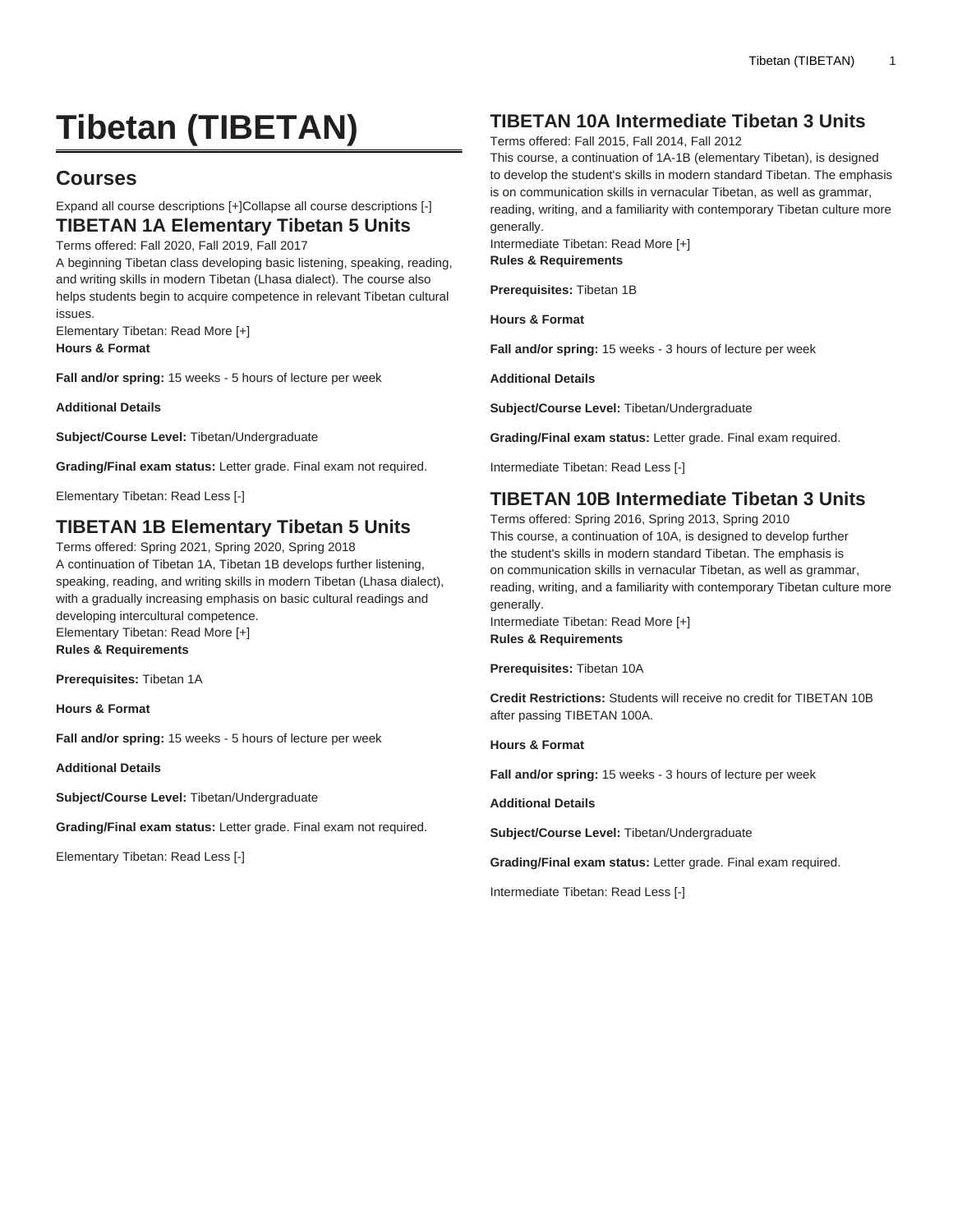### **TIBETAN 24 Freshman Seminar 1 Unit**

#### Terms offered: Prior to 2007

The Freshman Seminar Program has been designed to provide new students with the opportunity to explore an intellectual topic with a faculty member in a small seminar setting. Freshman seminars are offered in all campus departments and topics vary from department to department and semester to semester. Enrollment limited to fifteen freshmen.

Freshman Seminar: Read More [+]

**Rules & Requirements**

**Repeat rules:** Course may be repeated for credit when topic changes.

#### **Hours & Format**

#### **Fall and/or spring:**

5 weeks - 3 hours of lecture per week 6 weeks - 3 hours of lecture per week

8 weeks - 2 hours of lecture per week

10 weeks - 1.5 hours of lecture per week

15 weeks - 1 hour of seminar per week

#### **Additional Details**

**Subject/Course Level:** Tibetan/Undergraduate

**Grading/Final exam status:** The grading option will be decided by the instructor when the class is offered. Final exam not required.

Freshman Seminar: Read Less [-]

### **TIBETAN 84 Sophomore Seminar 1 Unit**

Terms offered: Prior to 2007

Sophomore seminars are small interactive courses offered by faculty members in departments all across the campus. Sophomore seminars offer opportunity for close, regular intellectual contact between faculty members and students in the crucial second year. The topics vary from department to department and semester to semester. Enrollment limited to 15 sophomores.

Sophomore Seminar: Read More [+] **Rules & Requirements**

**Repeat rules:** Course may be repeated for credit when topic changes.

#### **Hours & Format**

#### **Fall and/or spring:**

5 weeks - 3-6 hours of seminar per week 8 weeks - 2-4 hours of seminar per week 10 weeks - 1.5-3 hours of seminar per week 15 weeks - 1-2 hours of seminar per week

**Summer:** 6 weeks - 3-4 hours of seminar per week

### **Additional Details**

**Subject/Course Level:** Tibetan/Undergraduate

**Grading/Final exam status:** The grading option will be decided by the instructor when the class is offered. Final exam not required.

Sophomore Seminar: Read Less [-]

### **TIBETAN 100S Advanced Tibetan Conversation 1 Unit**

Terms offered: Fall 2013, Spring 2013, Fall 2012

This course is designed for advanced students of Tibetan language. Its goal is to provide an opportunity for advanced students to develop their colloquial Tibetan conversation skills. More sophisticated linguistic forms are used and reinforced while dealing with various socio-cultural topics, with a particular focus on Buddhist-related subjects toward the end of the term. Primary emphasis will be on the Lhasa dialect of Tibetan, though some variant dialects may also be introduced.

Advanced Tibetan Conversation: Read More [+]

### **Rules & Requirements**

**Prerequisites:** Tibetan 10B or equivalent, or consent of instructor

**Repeat rules:** Course may be repeated for credit when topic changes.

**Hours & Format**

**Fall and/or spring:** 15 weeks - 3 hours of lecture per week

**Additional Details**

**Subject/Course Level:** Tibetan/Undergraduate

**Grading/Final exam status:** Offered for pass/not pass grade only. Final exam not required.

Advanced Tibetan Conversation: Read Less [-]

### **TIBETAN 110A Intensive Readings in Tibetan 4 Units**

Terms offered: Fall 2018, Fall 2017, Fall 2016

This course is an intensive introduction to reading literary Tibetan literature. Following an introduction to basic grammar, the course moves quickly into selected readings from Buddhist texts in Tibetan. It typically builds on basic skills acquired in 1A-1B (elementary Tibetan), though with consent it may be taken independently.

Intensive Readings in Tibetan: Read More [+]

### **Rules & Requirements**

**Prerequisites:** Tibetan 1B or consent of instructor

**Repeat rules:** Course may be repeated for credit with instructor consent.

**Hours & Format**

**Fall and/or spring:** 15 weeks - 3 hours of lecture per week

**Additional Details**

**Subject/Course Level:** Tibetan/Undergraduate

**Grading/Final exam status:** Letter grade. Final exam required.

Intensive Readings in Tibetan: Read Less [-]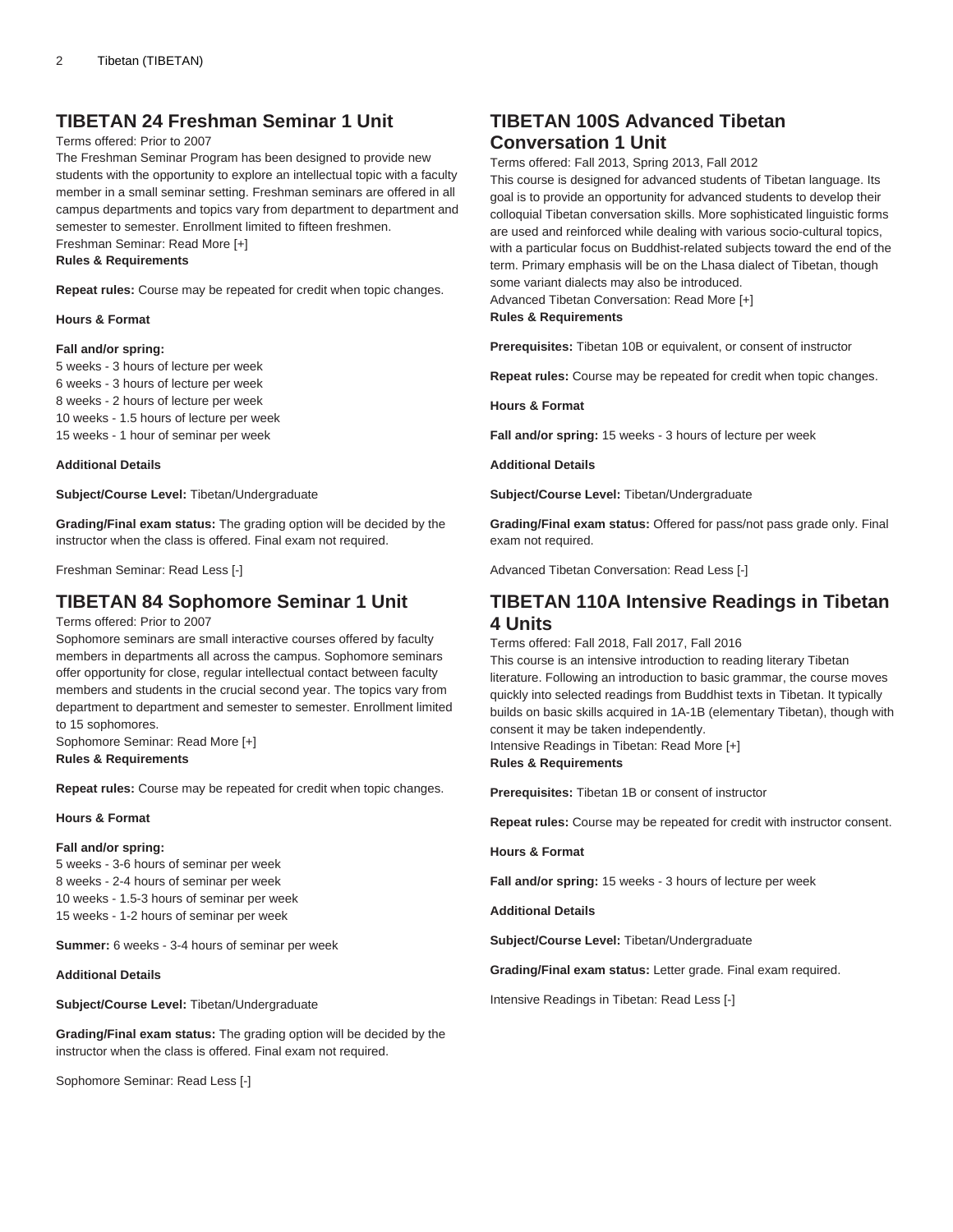## **TIBETAN 110B Intensive Readings in Tibetan 4 Units**

Terms offered: Spring 2019, Spring 2018, Spring 2017 A continuation of Tibetan 110A, this course provides an intensive introduction to a range of literary Tibetan literature. Assuming knowledge of basic literary Tibetan grammar, the course focuses on selected readings from Buddhist texts in Tibetan. Intensive Readings in Tibetan: Read More [+]

**Rules & Requirements**

**Prerequisites:** Tibetan 110A, or consent of instructor

**Repeat rules:** Course may be repeated for credit with instructor consent.

**Hours & Format**

**Fall and/or spring:** 15 weeks - 3 hours of lecture per week

**Additional Details**

**Subject/Course Level:** Tibetan/Undergraduate

**Grading/Final exam status:** Letter grade. Final exam required.

Intensive Readings in Tibetan: Read Less [-]

### **TIBETAN C114 Tibetan Buddhism 4 Units**

Terms offered: Spring 2020, Fall 2018, Fall 2017

This course is a broad introduction to the history, doctrine, and culture of the Buddhism of Tibet. We will begin with the introduction of Buddhism to Tibet in the eighth century and move on to the evolution of the major schools of Tibetan Buddhism, Tibetan Buddhist literature, ritual and monastic practice, the place of Buddhism in Tibetan political history, and the contemporary situation of Tibetan Buddhism both inside and outside of Tibet.

Tibetan Buddhism: Read More [+] **Rules & Requirements**

**Credit Restrictions:** Students who have passed S ASIAN C114 will not get credit for [SASIAN C114](/search/?P=SASIAN%20C114).

**Hours & Format**

**Fall and/or spring:** 15 weeks - 3 hours of lecture per week

**Additional Details**

**Subject/Course Level:** Tibetan/Undergraduate

**Grading/Final exam status:** Letter grade. Final exam required.

**Also listed as:** BUDDSTD C114/SASIAN C114

Tibetan Buddhism: Read Less [-]

### **TIBETAN 115 Contemporary Tibet 4 Units**

Terms offered: Spring 2018, Spring 2017, Spring 2016 This course seeks to develop a critical understanding of contemporary Tibet, characterized as it is by modernity, invasion, Maoism, liberalization, exile, and diaspora. It explores the cultural dynamism of the Tibetans over the last 100 years as expressed in literature, film, music, modern art, and political protest. The core topics include intra-Tibetan arguments regarding the preservation and "modernization" of traditional cultural forms, the development of new aesthetic creations and values, the constraints and opportunities on cultural life under colonialism and in the diaspora, and the religious nationalism of the recent political protests. Contemporary Tibet: Read More [+]

**Hours & Format**

**Fall and/or spring:** 15 weeks - 3 hours of lecture per week

**Summer:** 6 weeks - 8 hours of lecture per week

**Additional Details**

**Subject/Course Level:** Tibetan/Undergraduate

**Grading/Final exam status:** Letter grade. Alternative to final exam.

Contemporary Tibet: Read Less [-]

### **TIBETAN 116 Traditional Tibet 4 Units**

Terms offered: Prior to 2007

This class will explore Tibetan civilization throughout the pre-modern period with an emphasis on literature, the visual arts, ethnography, and the history of Tibet's important cultural exchanges on the broader Inner Asian and Himalayan stages. The overall lesson plan will cover a wide range of Tibetan cultural forms and regions, and highlights the many international links that so animated Tibet itself and were crucial to the politics of Asia for many centuries. Furthermore, the theme of "early modernities" will be prominent in the readings in the second half of the course.

Traditional Tibet: Read More [+] **Hours & Format**

**Fall and/or spring:** 15 weeks - 3 hours of lecture per week

**Summer:** 6 weeks - 8 hours of lecture per week

**Additional Details**

**Subject/Course Level:** Tibetan/Undergraduate

**Grading/Final exam status:** Letter grade. Final exam required.

Traditional Tibet: Read Less [-]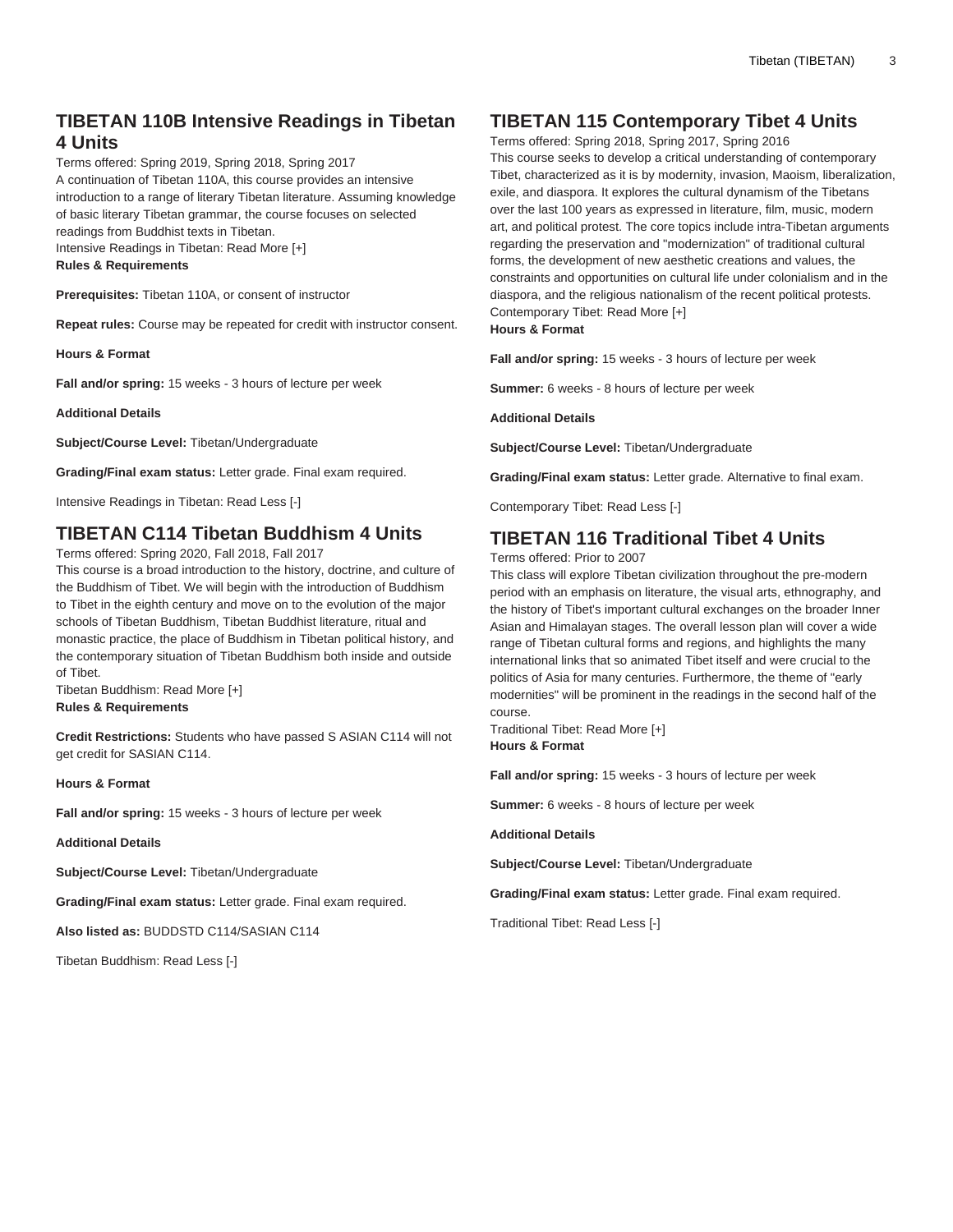### **TIBETAN 118 The Politics of Modern Tibet 4 Units**

Terms offered: Fall 2016

For over a hundred years, the political status of Tibet has commanded a level of attention on the international stage – and within China – seemingly disproportionate to the size of its population and economy, and in spite of its reputation as a remote periphery. This course will examine the historical, cultural, and economic assumptions underlying contemporary discourses of Tibetan politics, and relate them to discourses of global power and peripheries more generally. Grounding discussion in primary sources and critical works from across regions and disciplines, we will examine the roots of current conflict and the ways in which contending Buddhist, nationalist and internationalist projects have contributed to the making of modern Tibet.

The Politics of Modern Tibet: Read More [+] **Hours & Format**

**Fall and/or spring:** 15 weeks - 3 hours of lecture per week

**Summer:** 6 weeks - 8 hours of lecture per week

**Additional Details**

**Subject/Course Level:** Tibetan/Undergraduate

**Grading/Final exam status:** Letter grade. Alternative to final exam.

The Politics of Modern Tibet: Read Less [-]

### **TIBETAN 119 Tibetan Medicine in History and Society 4 Units**

#### Terms offered: Prior to 2007

This course will investigate the theory, practice and development of Tibetan medicine or sowa rikpa, "the knowledge of healing." Using Tibetan medicine as our lens, we will consider how all medical systems are based on ways of knowing that are culturally as well as biologically determined, and historically situated within linguistic, ecological, religious, and political frameworks. Drawing from primary sources as well as crossdisciplinary scholarship, we will examine issues of translation in canonical medical literature; traditions of ritual and practice; how medicine is taught; relationships between medicine and Buddhism; ideas about human bodies, subtle anatomy, cosmology, and gender norms; and aspects of modernization and globalization.

Tibetan Medicine in History and Society: Read More [+] **Hours & Format**

**Fall and/or spring:** 15 weeks - 3 hours of lecture per week

**Summer:** 6 weeks - 8 hours of lecture per week

#### **Additional Details**

**Subject/Course Level:** Tibetan/Undergraduate

**Grading/Final exam status:** Letter grade. Alternative to final exam.

Tibetan Medicine in History and Society: Read Less [-]

### **TIBETAN C154 Death, Dreams, and Visions in Tibetan Buddhism 4 Units**

Terms offered: Fall 2020, Spring 2020, Fall 2014, Fall 2010 Tibetan Buddhists view the moment of death as a rare opportunity for transformation. This course examines how Tibetans have used death and dying in the path to enlightenment. Readings will address how Tibetan funerary rituals work to assist the dying toward this end, and how Buddhist practitioners prepare for this crucial moment through tantric meditation, imaginative rehearsals, and explorations of the dream state. Death, Dreams, and Visions in Tibetan Buddhism: Read More [+] **Rules & Requirements**

**Credit Restrictions:** Students receiving credit for S ASIAN C154 will not get credit for [SASIAN C154](/search/?P=SASIAN%20C154).

**Hours & Format**

**Fall and/or spring:** 15 weeks - 3 hours of lecture per week

**Additional Details**

**Subject/Course Level:** Tibetan/Undergraduate

**Grading/Final exam status:** Letter grade. Final exam required.

**Instructor:** Dalton

**Also listed as:** BUDDSTD C154/SASIAN C154

Death, Dreams, and Visions in Tibetan Buddhism: Read Less [-]

### **TIBETAN C214 Seminar in Tibetan Buddhism 2 or 4 Units**

Terms offered: Fall 2018, Fall 2012

This course provides a place for graduate-level seminars in Tibetan Buddhism that rely primarily on secondary sources and Tibetan texts in translation. Content will vary between semesters but will typically focus on a particular theme. Themes will be chosen according to student interests, with an eye toward introducing students to the breadth of available western scholarship on Tibet, from classics in the field to the latest publications.

Seminar in Tibetan Buddhism: Read More [+] **Rules & Requirements**

**Credit Restrictions:** Students who have passed S ASIAN C214 will not get credit for [SASIAN C214](/search/?P=SASIAN%20C214).

**Repeat rules:** Course may be repeated for credit without restriction.

**Hours & Format**

**Fall and/or spring:** 15 weeks - 3-3 hours of seminar per week

**Additional Details**

**Subject/Course Level:** Tibetan/Graduate

**Grading:** Letter grade.

**Instructor:** Dalton

**Also listed as:** BUDDSTD C214/SASIAN C214

Seminar in Tibetan Buddhism: Read Less [-]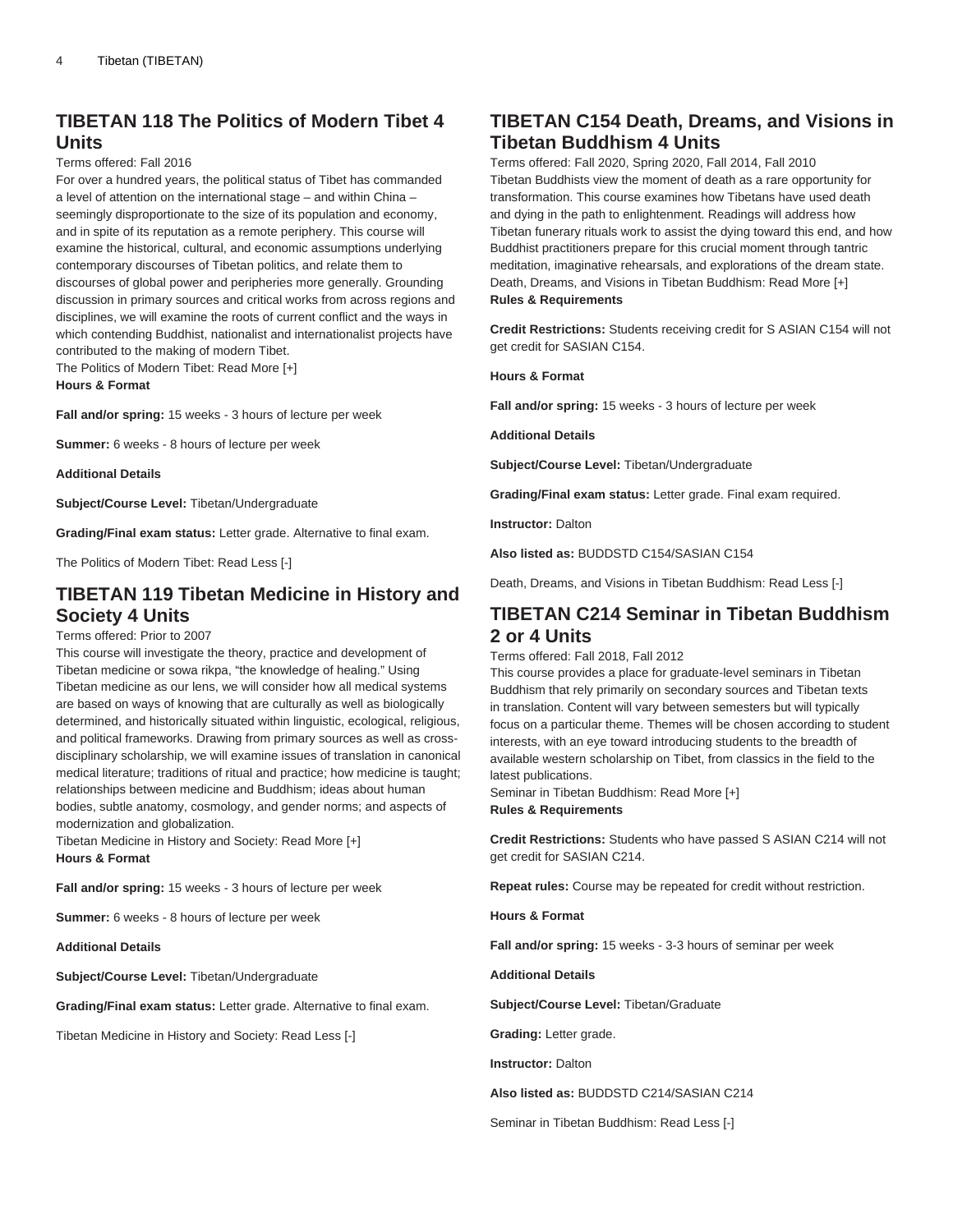### **TIBETAN C224 Readings in Tibetan Buddhist Texts 2 or 4 Units**

Terms offered: Fall 2022, Spring 2022, Fall 2021

This seminar provides an introduction to a broad range of Tibetan Buddhist texts, including chronicles and histories, biographical literature, doctrinal treatises, canonical texts, ritual manuals, pilgrimage guides, and liturgical texts. It is intended for graduate students interested in premodern Tibet from any perspective. Students are required to do all of the readings in the original classical Tibetan. It will also serve as a tools and methods for the study of Tibetan Buddhist literature, including standard lexical and bibliographic references, digital resources, and secondary literature in modern languages. The content of the course will vary from semester to semester to account for the needs and interests of particular students.

Readings in Tibetan Buddhist Texts: Read More [+] **Rules & Requirements**

**Prerequisites:** Consent of instructor

**Credit Restrictions:** Students who have passed S ASIAN C224 will not get credit for [SASIAN C224](/search/?P=SASIAN%20C224)

**Hours & Format**

**Fall and/or spring:** 15 weeks - 3-3 hours of seminar per week

**Additional Details**

**Subject/Course Level:** Tibetan/Graduate

**Grading:** Letter grade.

**Instructor:** Dalton

**Also listed as:** BUDDSTD C224/SASIAN C224

Readings in Tibetan Buddhist Texts: Read Less [-]

### **TIBETAN 298 Directed Study for Graduate Students 1 - 8 Units**

Terms offered: Spring 2022 Special tutorial or seminar on selected topics not covered by available courses or seminars. Directed Study for Graduate Students: Read More [+] **Rules & Requirements**

**Repeat rules:** Course may be repeated for credit without restriction.

#### **Hours & Format**

**Fall and/or spring:** 15 weeks - 1-8 hours of independent study per week

#### **Summer:**

6 weeks - 2.5-20 hours of independent study per week 8 weeks - 1.5-15 hours of independent study per week

#### **Additional Details**

**Subject/Course Level:** Tibetan/Graduate

**Grading:** Letter grade.

Directed Study for Graduate Students: Read Less [-]

### **TIBETAN 299 Thesis Preparation and Related Research 1 - 8 Units**

Terms offered: Prior to 2007 Thesis Preparation and Related Research: Read More [+] **Rules & Requirements**

**Prerequisites:** Consent of thesis supervisor and graduate adviser

**Repeat rules:** Course may be repeated for credit without restriction.

**Hours & Format**

**Fall and/or spring:** 15 weeks - 1-8 hours of independent study per week

#### **Summer:**

6 weeks - 2.5-20 hours of independent study per week 8 weeks - 1.5-15 hours of independent study per week

#### **Additional Details**

**Subject/Course Level:** Tibetan/Graduate

**Grading:** Offered for satisfactory/unsatisfactory grade only.

Thesis Preparation and Related Research: Read Less [-]

### **TIBETAN 601 Individual Study for Master's Students 1 - 8 Units**

Terms offered: Prior to 2007

Individual study for the comprehensive or language requirements in consultation with the graduate adviser. Units may not be used to meet either unit or residence requirements for a master's degree. Individual Study for Master's Students: Read More [+] **Rules & Requirements**

**Prerequisites:** Consent of graduate adviser

**Repeat rules:** Course may be repeated for credit without restriction.

**Hours & Format**

**Fall and/or spring:** 15 weeks - 1-8 hours of independent study per week

#### **Summer:**

6 weeks - 2.5-20 hours of independent study per week 8 weeks - 1.5-15 hours of independent study per week

#### **Additional Details**

**Subject/Course Level:** Tibetan/Graduate examination preparation

**Grading:** Offered for satisfactory/unsatisfactory grade only.

Individual Study for Master's Students: Read Less [-]